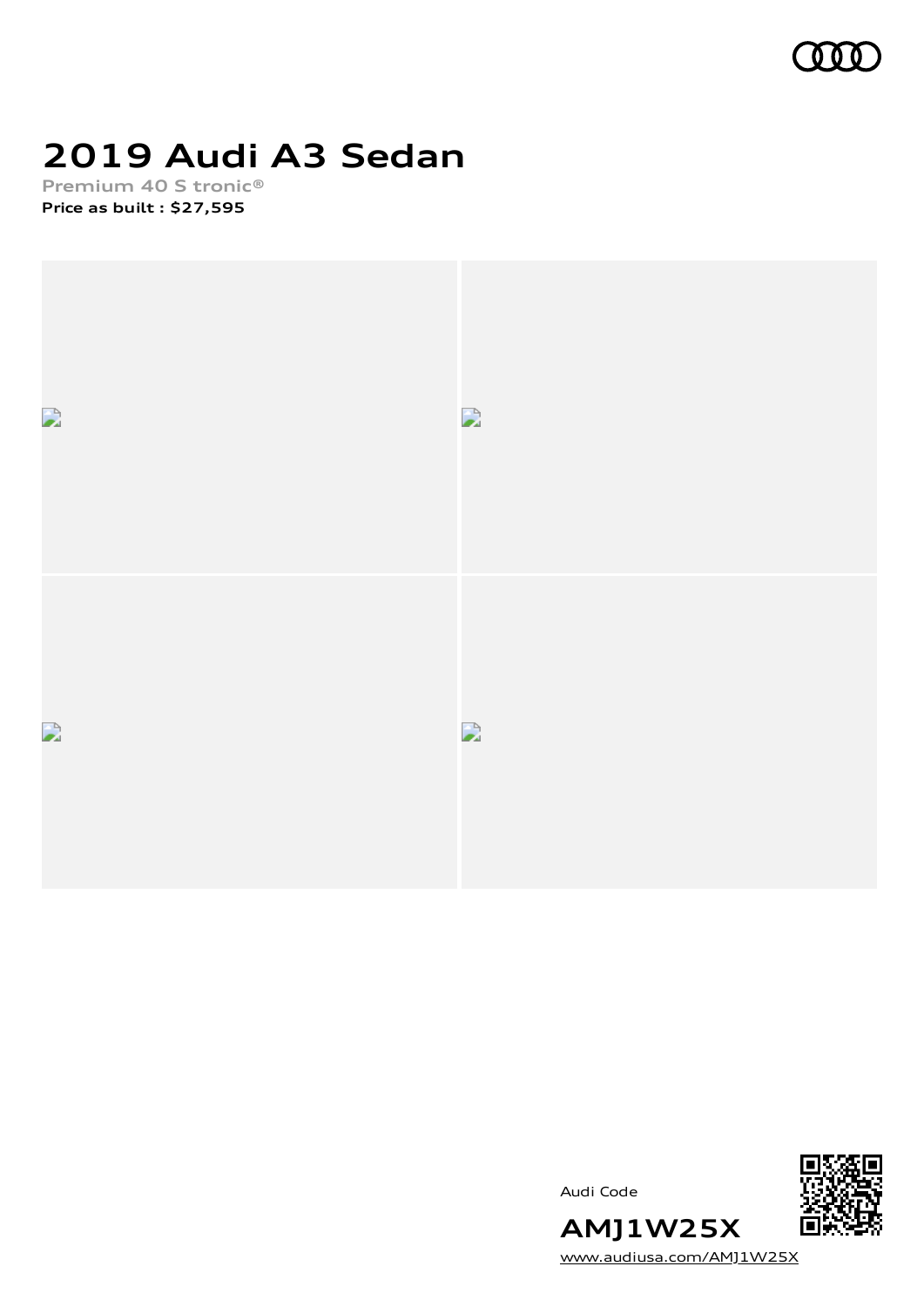# **Summary**

**Audi 2019 Audi A3 Sedan** Premium 40 S tronic®

**Price as buil[t](#page-10-0)** \$27,595

### **Exterior colour**

Mythos Black metallic

 $\overline{\phantom{a}}$ 

#### **Further Information**

|                 | N٥           |
|-----------------|--------------|
| Mileage         | 25,939 miles |
| Type of vehicle | Used car     |

**Warranty**

#### **Interior colour**

| Seats     | Black |
|-----------|-------|
| Dashboard | Black |
| Carpet    | Black |
| Headliner | Black |

#### **Audi Code** AMJ1W25X

**Your configuration on www.audiusa.com** [www.audiusa.com/AMJ1W25X](https://www.audiusa.com/AMJ1W25X)

**Commission number** 5c686ada0a0e09a903e6

### **Technical Specifications**

| Engine type                  | 2.0-liter four-cylinder                       |
|------------------------------|-----------------------------------------------|
| stroke                       | Displacement/Bore and 1,984/82.5 x 92.8 cc/mm |
| Torque                       | 222 lb-ft@rpm                                 |
| Top track speed              | 130 mph mph $1$                               |
| Acceleration (0 - 60<br>mph) | 6.6 seconds seconds                           |
| Recommended fuel             | Regular                                       |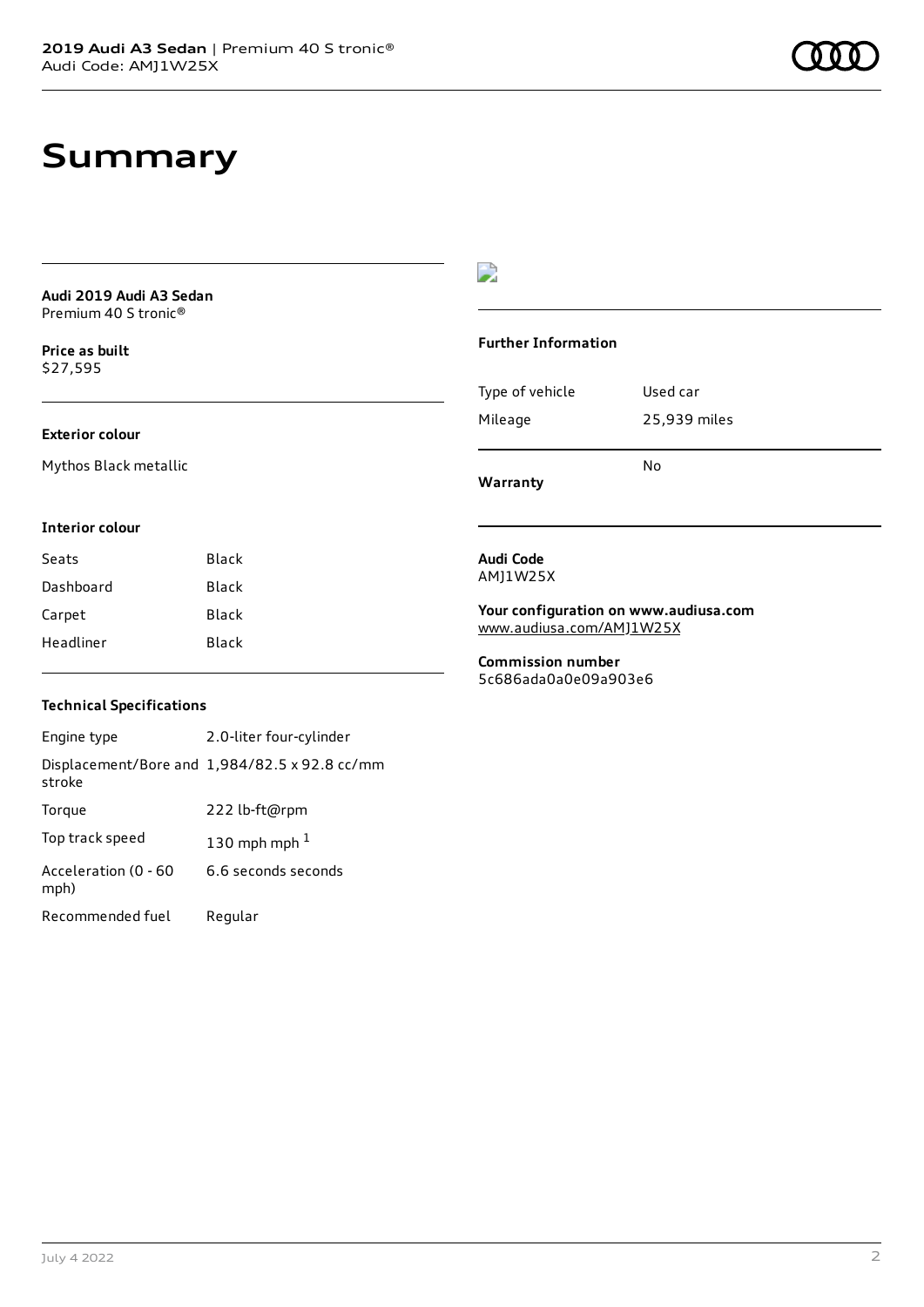# **Equipment**

Mythos Black metallic

Audi advanced key-keyless start, stop and entry

Aluminum trim around exterior windows

Convenience package

Ambient LED interior lighting package

MMI® radio

Audi side assist





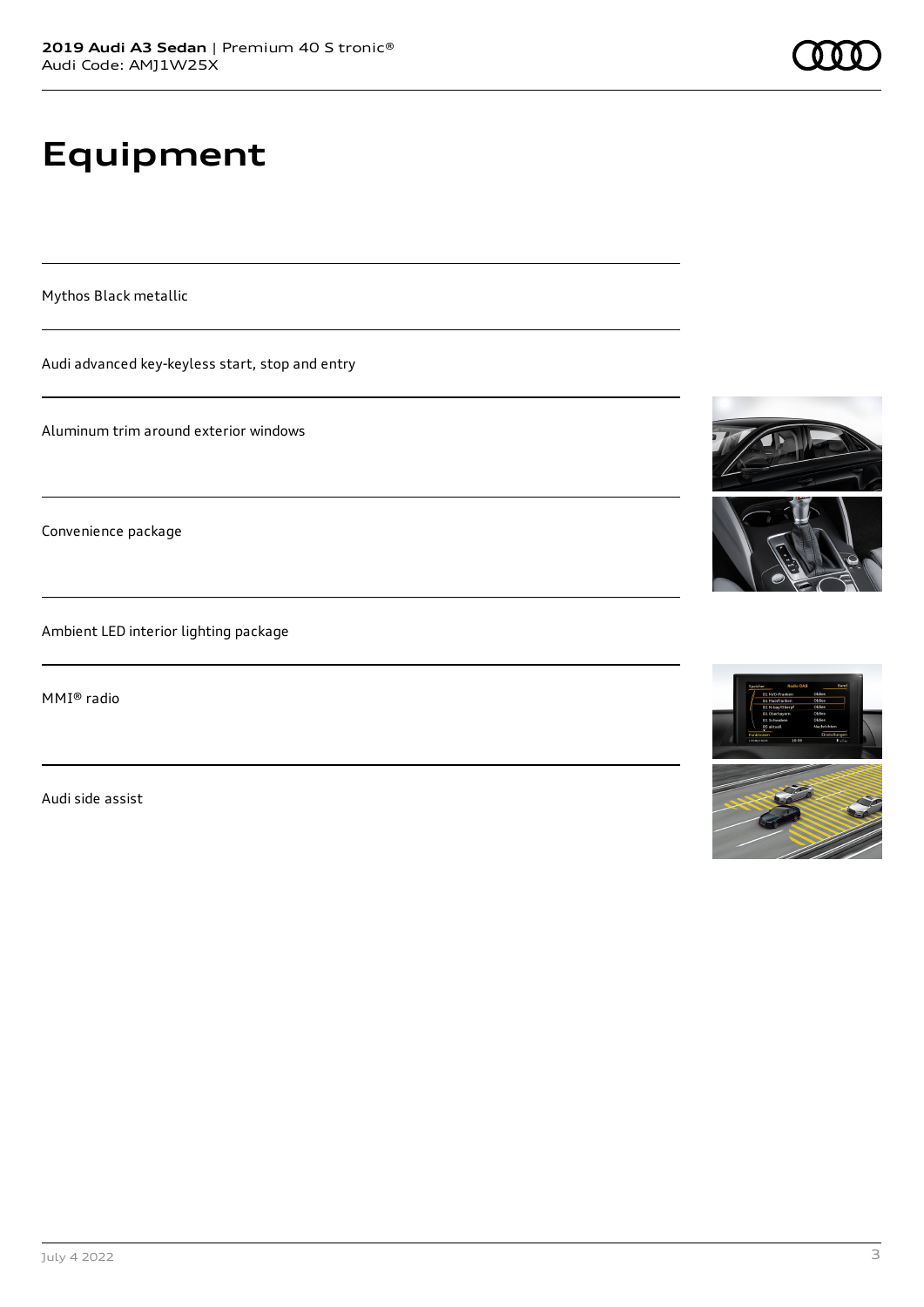**Standard features**

| 4UB             | Driver and front-passenger advanced airbags                         |
|-----------------|---------------------------------------------------------------------|
| 1AS             | Electronic Stability Control (ESC) with<br>traction control (ASR)   |
| UH1             | Electromechanical parking brake                                     |
| 8T2             | Cruise control with coast, resume and<br>accelerate features        |
| 6Y8             | Top track speed of 155 mph                                          |
| 4H <sub>3</sub> | Integrated child door locks in rear doors                           |
| 1 N 3           | Electromechanical power steering                                    |
| 7K6             | Tire-pressure monitoring system                                     |
| 4X3             | Front thorax side airbags and Sideguard®<br>head curtain airbags    |
| 8N6             | Rain/light sensor for automatic windshield<br>wipers and headlights |
| 3B7             | Lower Anchors and Tethers for Children<br>(LATCH) in rear seats     |
|                 |                                                                     |

**Exterior**

| 0PO  | Dual exhaust outlets with chrome tips                    |
|------|----------------------------------------------------------|
| 6XD  | Power-adjustable heated exterior side<br>mirrors         |
| 1S1  | Car jack                                                 |
| 9T 1 | Heated windshield washer nozzles                         |
| 0N4  | 4-link rear suspension                                   |
| 8IH  | Xenon plus headlights with LED daytime<br>running lights |
| 8TB  | Rear fog lights                                          |
| H7K  | 17" 225/45 all-season tires                              |
| 8SK  | LED taillights                                           |
| 4KC  | Side and rear windows in heat-insulating<br>glass        |

| CI 8            | 17" 10-hole Turbine design wheels  |
|-----------------|------------------------------------|
| <b>Interior</b> |                                    |
| O11             | Aluminum interior package (climate |

**Exterior**

| QJ1              | Aluminum interior package (climate control<br>vent and door handle surrounds, mirror and<br>window control trims) |
|------------------|-------------------------------------------------------------------------------------------------------------------|
| 3FB              | Panoramic sunroof                                                                                                 |
| 7M3              | Aluminum door sill inlays                                                                                         |
| 6NQ              | <b>Black cloth headliner</b>                                                                                      |
| 9AK              | Dual-zone automatic climate control                                                                               |
| 4L <sub>2</sub>  | Manual-dimming interior rear view mirror                                                                          |
| 1XW              | Three-spoke multifunction steering wheel                                                                          |
| 6E3              | Front center armrest                                                                                              |
| 7F9              | Leather-wrapped gear selector                                                                                     |
| 3 <sub>NU</sub>  | Load-through facility                                                                                             |
| 7HA              | Standard leather package                                                                                          |
| N4M              | Leather seating surfaces                                                                                          |
| 4A3              | Heated front seats                                                                                                |
| 5 <sub>M</sub> A | Micrometallic Silver inlays                                                                                       |

### **Infotainment and Driver Assistance**

| 6K2 | Audi pre sense® front with pedestrian<br>protection                                                                                           |
|-----|-----------------------------------------------------------------------------------------------------------------------------------------------|
| 7W1 | Audi pre sense® basic                                                                                                                         |
| UI2 | Audi smartphone interface including Apple<br>CarPlay <sup>™</sup> and Google <sup>™</sup> Android Auto <sup>™</sup> for<br>compatible devices |
| KA2 | Rear view camera                                                                                                                              |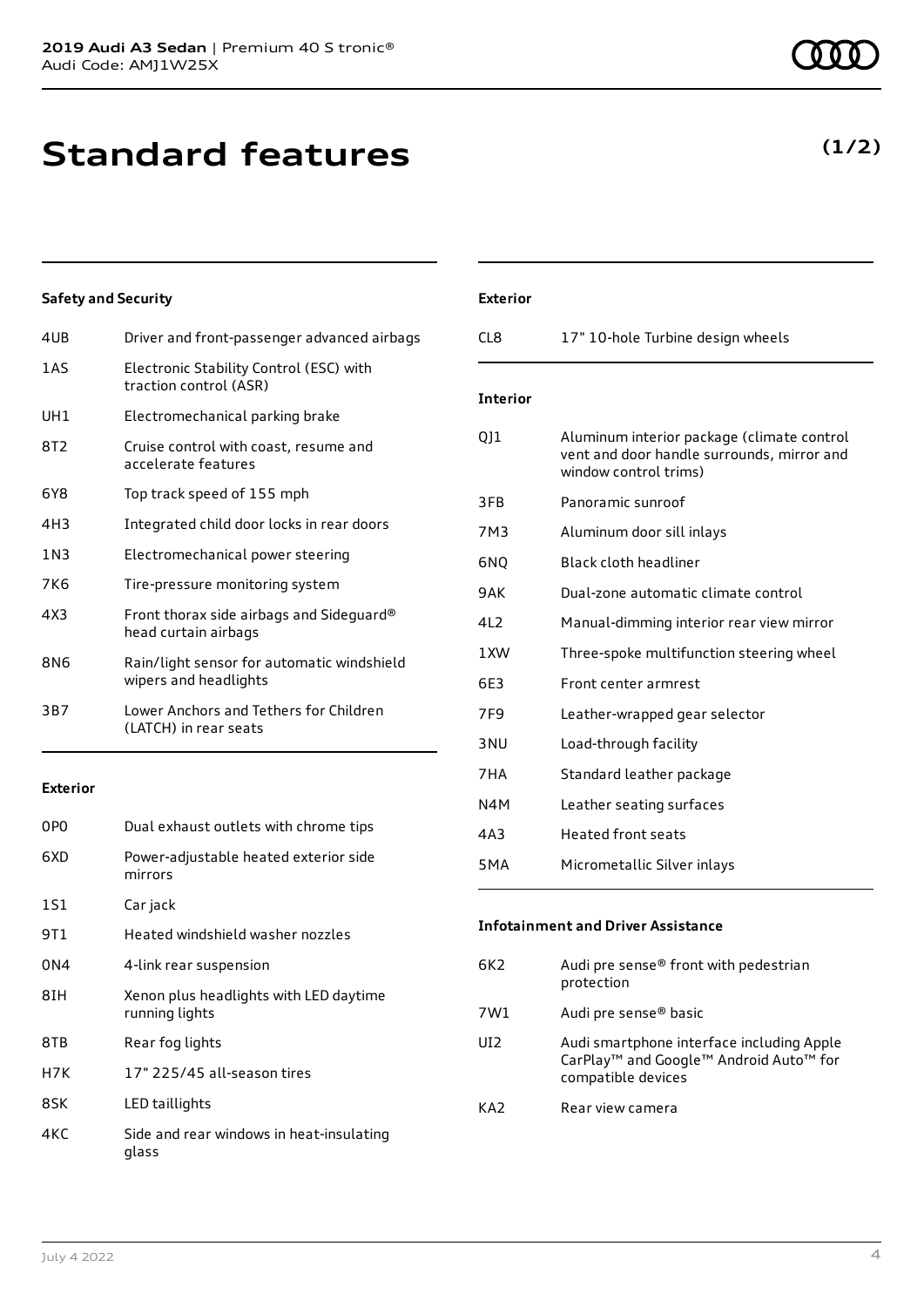# **Standard features**

### **Infotainment and Driver Assistance**

| 9VD | Audi sound system         |
|-----|---------------------------|
| 9S5 | Driver information system |
| 7UH | Connectivity package      |

- QV3 SiriusXM® Satellite Radio
- 9ZX BLUETOOTH® wireless technology preparation for compatible devices

### **(2/2)**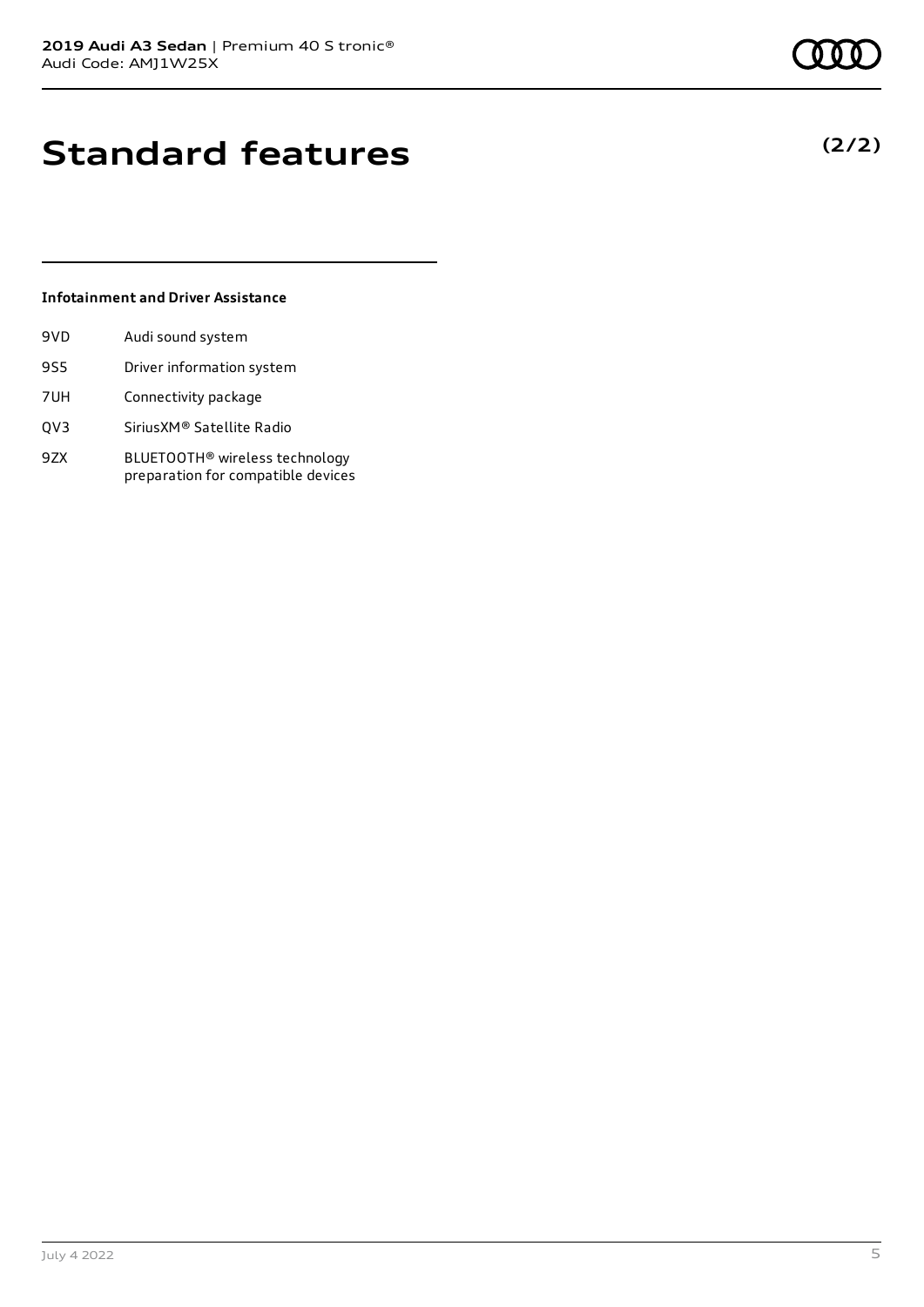# **Dealer remarks**

CARFAX 1-Owner, LOW MILES - 25,939! JUST REPRICED FROM \$29,998, EPA 35 MPG Hwy/26 MPG City! Heated Leather Seats, Moonroof, Back-Up Camera

### KEY FEATURES INCLUDE

Leather Seats, Sunroof, Heated Driver Seat, Back-Up Camera, Turbocharged Audi Premium with Mythos Black metallic exterior and Black interior features a 4 Cylinder Engine with 184 HP at 4300 RPM\*.

#### OPTION PACKAGES

CONVENIENCE PACKAGE Audi Side Assist, rear cross traffic assist, LED Interior Lighting Package, Full LED Headlights, fixed all-weather light, LED Taillights w/Dynamic Turn Signals, High-Gloss Aluminum Window Surrounds, Audi Advanced Key, keyless engine start/stop and entry (front doors and trunk), HOMELINK - BLACK.

EXPERTS CONCLUDE

"The Audi A3 has consistently been the most well-rounded model in the entry-level luxury-car segment." - Edmunds.com.

A GREAT VALUE Reduced from \$29,998. This A3 Sedan is priced \$4,900 below Kelley Blue Book.

SHOP WITH CONFIDENCE CARFAX 1-Owner

VISIT US TODAY

Audi Palo Alto is exceptionally proud to announce that we have been honored with the prestigious Audi Magna Society designation for 2018. This honor is awarded to the very best Audi dealers in the nation, and represents our commitment to our our customers. We invite you to visit Audi Palo Alto to experience what makes us one of the top Audi dealers in the country!

Pricing analysis performed on 6/15/2022. Horsepower calculations based on trim engine configuration. Fuel economy calculations based on original manufacturer data for trim engine configuration. Please confirm the accuracy of the included equipment by calling us prior to purchase.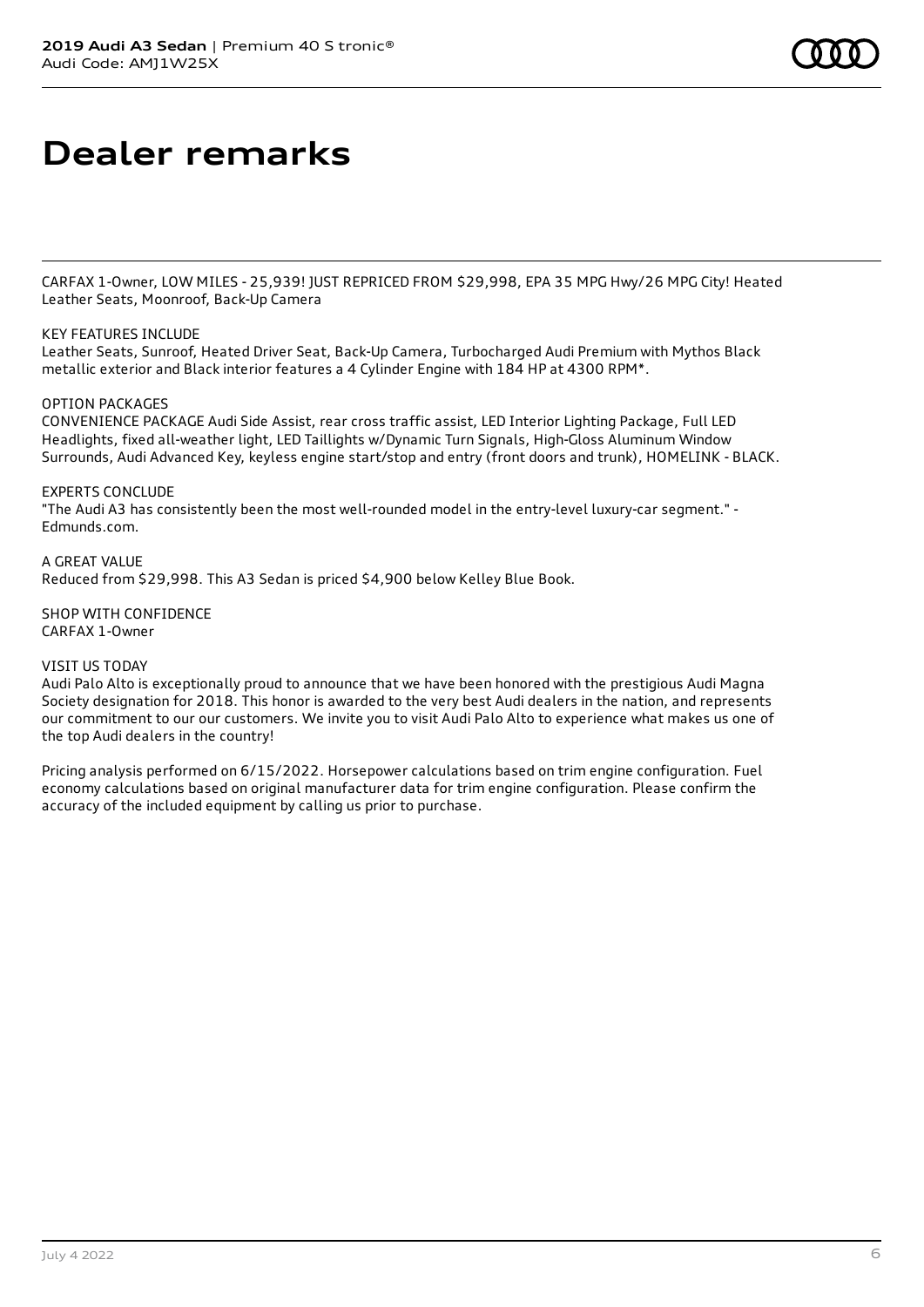# **Technical Specifications**

### **Engineering | Performance**

| Engine type                                 | 2.0-liter four-cylinder                       | Ge: |
|---------------------------------------------|-----------------------------------------------|-----|
| Power Level                                 | 40                                            | Ge: |
| Displacement                                | 2.01                                          | Ge. |
| Max. output ps/hp                           | 184 @ rpm                                     | Dri |
| Torque                                      | 222 lb-ft@rpm                                 | Ge. |
| Valvetrain                                  | 16-valve DOHC                                 |     |
| Acceleration (0 - 60                        | 6.6 seconds seconds                           | Ge: |
| mph)                                        |                                               | Tra |
| Engine block                                | Cast-iron                                     |     |
| Induction/fuel injection Turbocharged/TFSI® |                                               | Ge. |
| Cylinder head                               | Aluminum-alloy                                | Ge. |
| stroke                                      | Displacement/Bore and 1,984/82.5 x 92.8 cc/mm | Ge. |
|                                             |                                               | Ge. |
| Top track speed <sup>1</sup>                | 130 mph mph                                   |     |
|                                             |                                               |     |

### **Transmission | Drivetrain**

| Gear ratios: 6th         | 0.755:1                                                                               |
|--------------------------|---------------------------------------------------------------------------------------|
| Gear ratios: 7th         | 0.635:1                                                                               |
| Gear ratios: Reverse     | 2.901:1                                                                               |
| Drivetrain type          | S tronic® dual-clutch                                                                 |
| Gear ratios: Final Drive | 1st-5th 4.769: 1, 6th-7th &<br>Reverse 3.444: 1                                       |
| Gear ratios: 4th         | 0.925:1                                                                               |
| Transmission             | Seven-speed S tronic® dual-clutch<br>automatic transmission and front-<br>wheel drive |
| Gear ratios: 5th         | 0.705:1                                                                               |
| Gear ratios: 2nd         | 2.750:1                                                                               |
| Gear ratios: 3rd         | 1.767:1                                                                               |
| Gear ratios: 1st         | 3.400:1                                                                               |

### **Electrical system**

| Alternator | 14 Volts - 320A |
|------------|-----------------|
| Battery    | 12 Volts - 59Ah |

| Steering type                              | Electromechanical power steering<br>system |
|--------------------------------------------|--------------------------------------------|
| Turning diameter, curb- 36.1 ft<br>to-curb |                                            |
| Steering ratio                             | 15.3:1                                     |

#### **Suspension**

**Steering**

| Front axle | MacPherson strut front suspension |
|------------|-----------------------------------|
| Rear axle  | Four-link rear suspension         |

**(1/2)**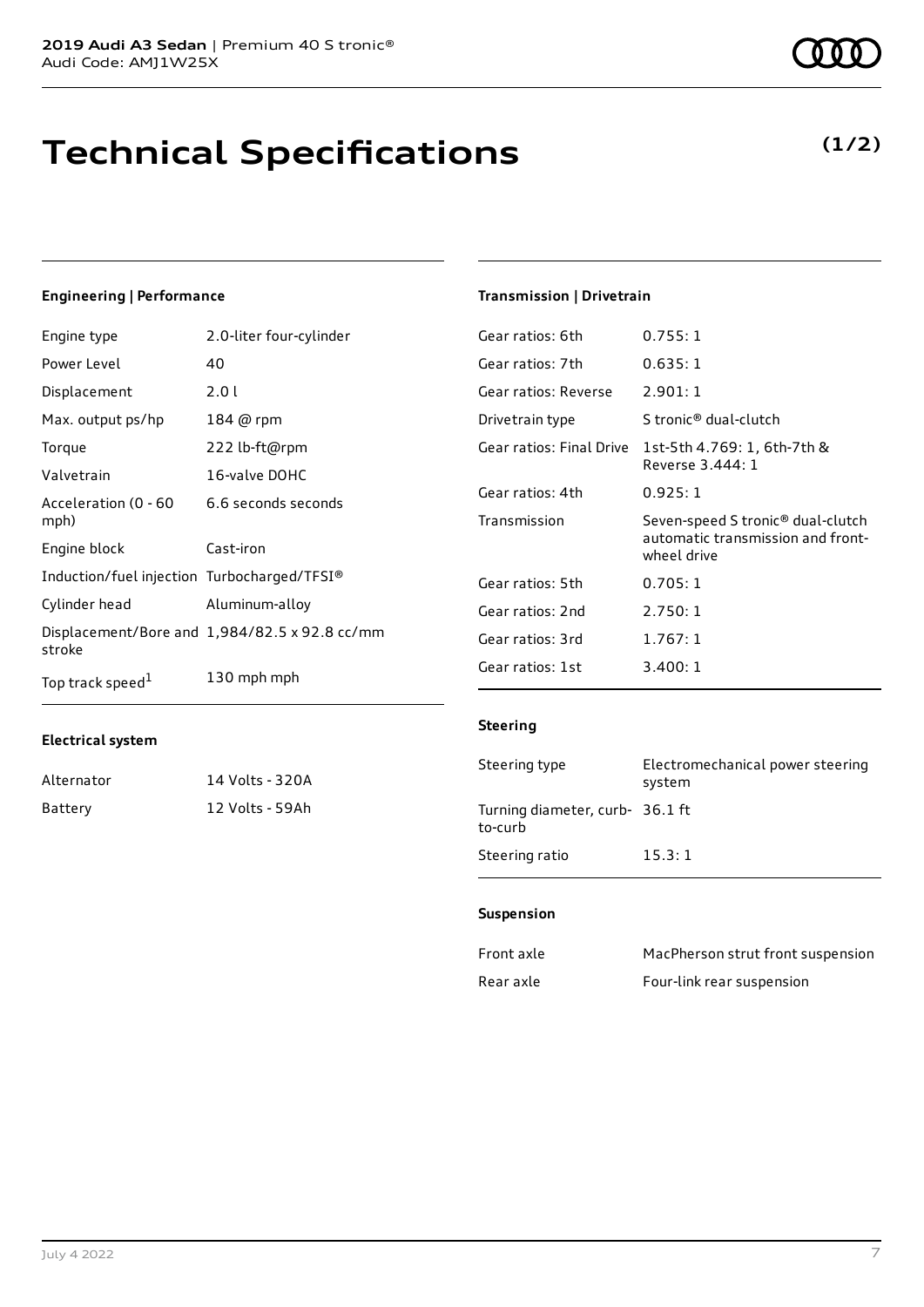# **Technical Specifications**

### **Brakes**

| <b>Front brakes</b>  | 12.3 (ventilated disc) in                                                                                           |
|----------------------|---------------------------------------------------------------------------------------------------------------------|
| Rear brakes          | 10.7 (solid disc) in                                                                                                |
| Parking brake        | <b>Electromechanical</b>                                                                                            |
| <b>Body</b>          |                                                                                                                     |
| Material             | Lightweight construction<br>technology - fully galvanized steel<br>unibody with aluminum hood and<br>front subframe |
| Corrosion protection | Multistep anti-corrosion protection                                                                                 |

#### **Warranty | Maintenance**

| Warranty    | 4-year/50,000 mile Audi New<br>Vehicle Limited Warranty                 |
|-------------|-------------------------------------------------------------------------|
| Maintenance | 12-month/10,000 mile NO<br><b>CHARGE first scheduled</b><br>maintenance |

#### **Interior measurements**

| Seating capacity                          | 4                                    |
|-------------------------------------------|--------------------------------------|
| Shoulder room, rear                       | 45.7 in                              |
| Head room with front<br>sunroof           | 36.5 in                              |
| Leg room, rear                            | 31.9 in                              |
| Shoulder room, front                      | 54.8 in                              |
| Head room with rear<br>sunroof            | $36.1$ in                            |
| Head room, rear                           | 36.3 in                              |
| Leg room, front                           | 41.2 in                              |
| Head room, front                          | 37.4 in                              |
| Cargo volume, rear<br>seatbacks up/folded | 9.9 / 7.1 with top down cu ft, cu ft |
|                                           |                                      |

### **Exterior Measurements**

| Height                        | 55.5 in                       |
|-------------------------------|-------------------------------|
| Length                        | 174.1 (174.3 with S line®) in |
| Wheelbase                     | 102.2 in                      |
| Drag coefficient              | 0.31 Cw                       |
| Overall width with<br>mirrors | 77.2 in                       |
| Track rear                    | 60.1 in                       |
| <b>Track front</b>            | 61.2 in                       |
| Curb weight                   | 3,439 lb                      |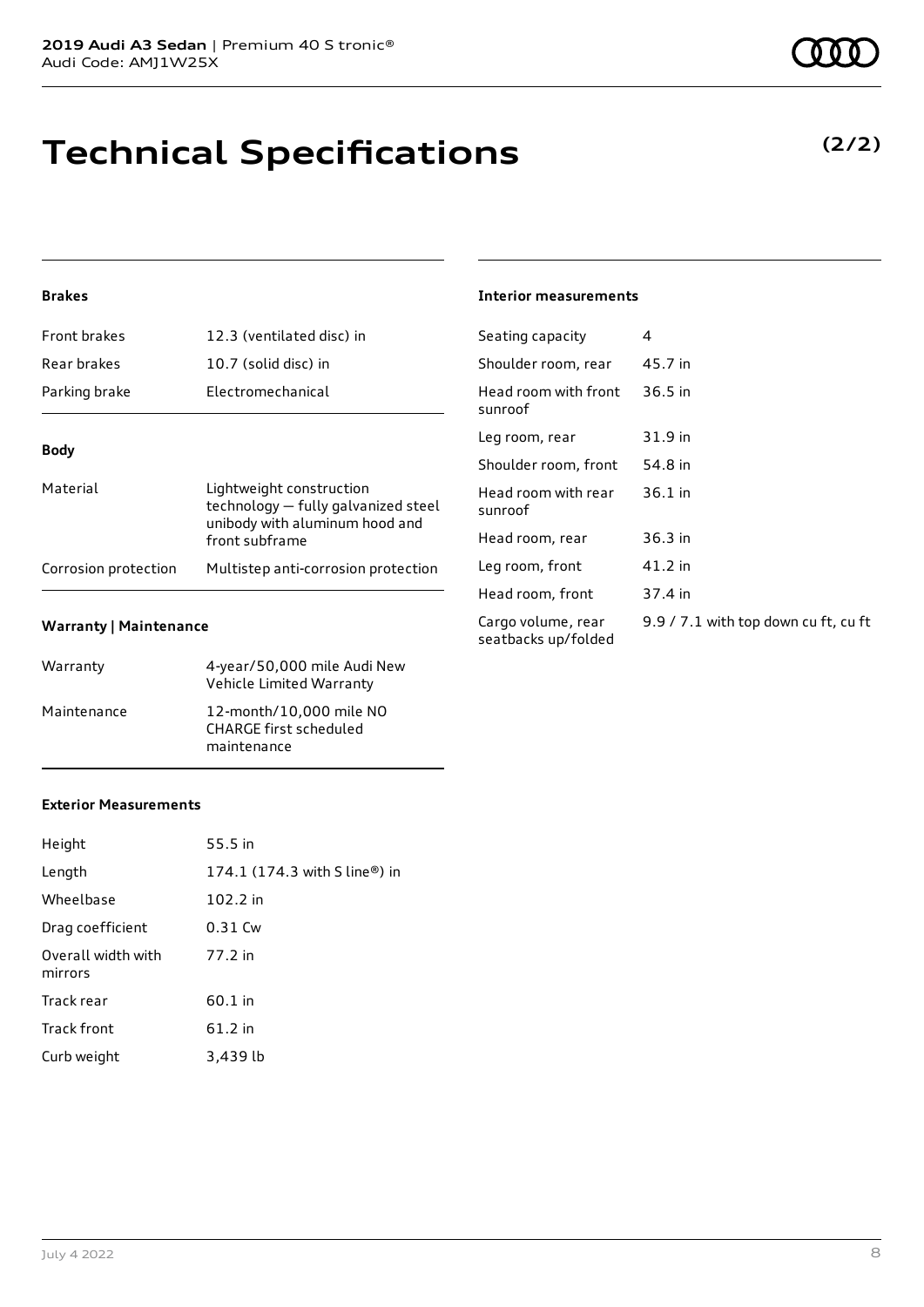## **Consumption- and emission**

**Consumption by NEDC**

combined 29 mpg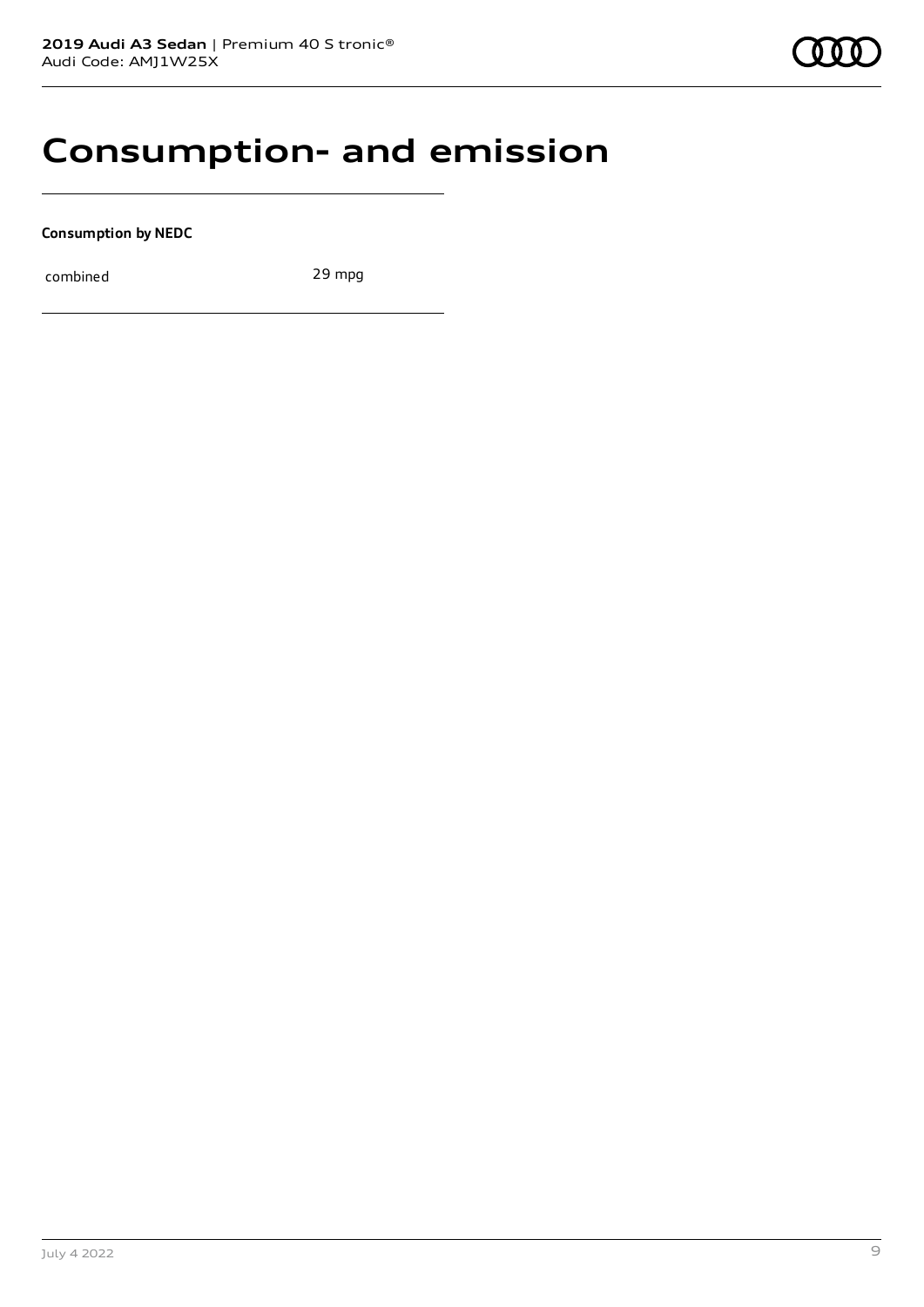

# **Contact**

Dealer **Audi Palo Alto**

1730 Embarcadero Rd 94303 Palo Alto CA

Phone: 6508566300 FAX: 6508562337

www: [https://www.audipaloalto.com](https://www.audipaloalto.com/)